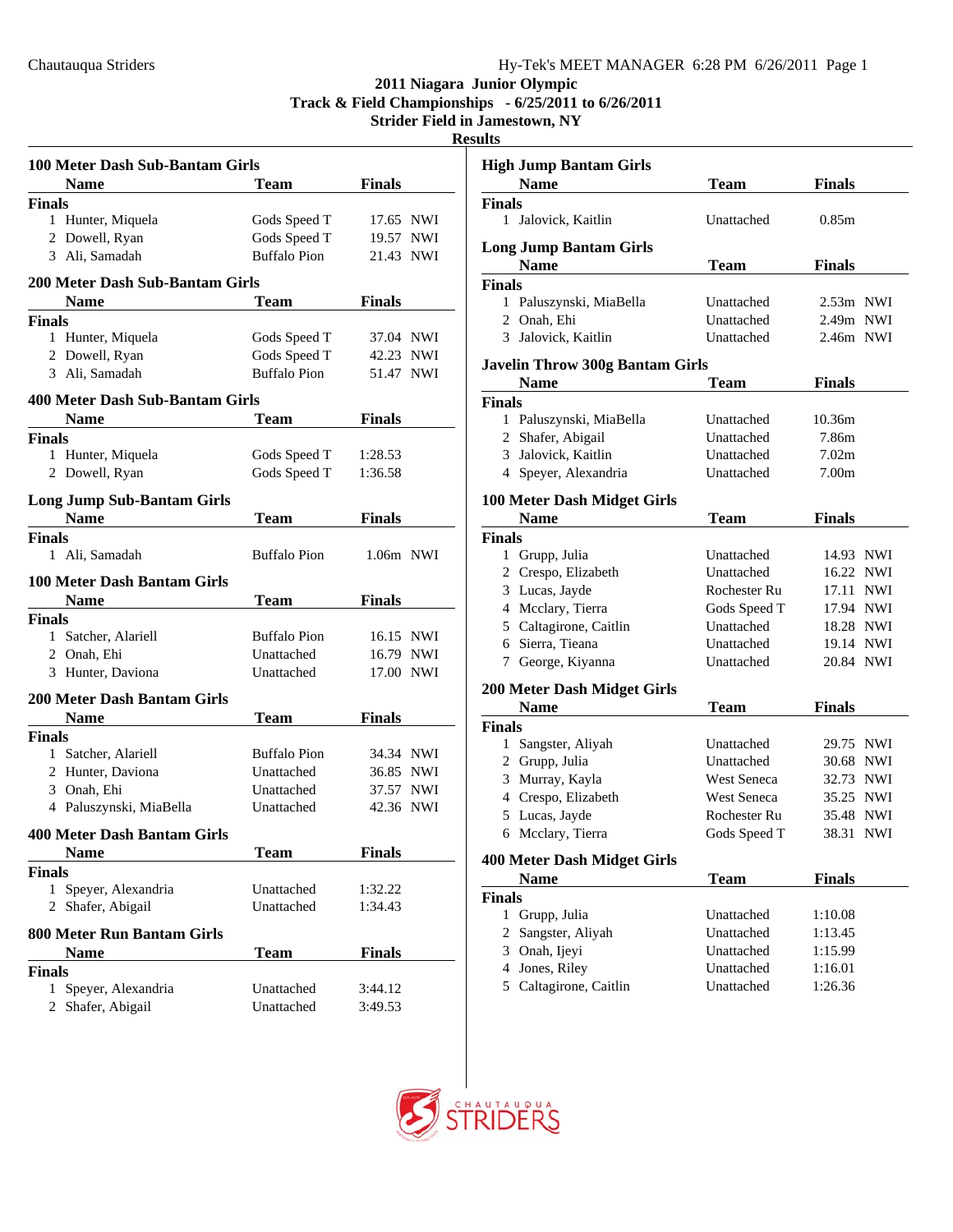### **2011 Niagara Junior Olympic Track & Field Championships - 6/25/2011 to 6/26/2011**

**Strider Field in Jamestown, NY Results**

| ш<br>۰.<br>. . |  |
|----------------|--|
|                |  |

|               | 800 Meter Run Midget Girls           |                    |                     |  |
|---------------|--------------------------------------|--------------------|---------------------|--|
|               | <b>Name</b>                          | Team               | <b>Finals</b>       |  |
| <b>Finals</b> |                                      |                    |                     |  |
| $\mathbf{1}$  | Jones, Riley                         | Unattached         | 3:02.55             |  |
|               | 1500 Meter Run Midget Girls          |                    |                     |  |
|               | <b>Name</b>                          | Team               | Finals              |  |
| <b>Finals</b> |                                      |                    |                     |  |
| 1             | Jones, Riley                         | Unattached         | 5:56.99             |  |
|               | <b>High Jump Midget Girls</b>        |                    |                     |  |
|               | <b>Name</b>                          | <b>Team</b>        | Finals              |  |
| <b>Finals</b> | 1 Lucas, Jayde                       | Rochester Ru       | 1.02m               |  |
|               | <b>Long Jump Midget Girls</b>        |                    |                     |  |
|               | <b>Name</b>                          | Team               | Finals              |  |
| <b>Finals</b> |                                      |                    |                     |  |
|               | 1 Murray, Kayla                      | West Seneca        | $3.10m$ NWI         |  |
|               | 2 Reinhardt, Olivia                  | Chautauqua S       | 3.04m NWI           |  |
|               | 3 Onah, Ijeyi                        | Unattached         | $2.76m$ NWI         |  |
|               | 4 Sierra, Tieana                     | Unattached         | $2.13m$ NWI         |  |
|               | 5 George, Kiyanna                    | Unattached         | 1.55m NWI           |  |
|               | <b>Shot Put 6 lb. Midget Girls</b>   |                    |                     |  |
|               | Name                                 | Team               | Finals              |  |
| <b>Finals</b> |                                      |                    |                     |  |
| 1             | Izydorczak, Elizabeth                | Unattached         | 4.89m               |  |
|               | <b>Discus Throw 1kg Midget Girls</b> |                    |                     |  |
|               | <b>Name</b>                          | <b>Team</b>        | <b>Finals</b>       |  |
| <b>Finals</b> |                                      |                    |                     |  |
|               | 1 Izydorczak, Elizabeth              | Unattached         | 13.59m              |  |
|               | 100 Meter Dash Youth Girls           |                    |                     |  |
|               | <b>Name</b>                          | <b>Team</b>        | Finals              |  |
| <b>Finals</b> |                                      |                    |                     |  |
|               | 1 Huff, Tealaya                      | Gods Speed T       | 13.49 NWI           |  |
|               | 2 Davis, Diamond                     | Gods Speed T       | 13.90 NWI           |  |
|               | 3 Burt, Ericka                       | Rochester Ru       | 14.05<br><b>NWI</b> |  |
|               | 4 Moss, Raiziya                      | Gods Speed T       | 14.24 NWI           |  |
| 5             | Fisher, Kiara                        | Gods Speed T       | 14.25<br><b>NWI</b> |  |
| 6             | Murray, Alise                        | West Seneca        | 14.83<br><b>NWI</b> |  |
| 7             | Morse, Molly                         | Chautauqua S       | 15.12<br><b>NWI</b> |  |
| 8             | Highsmith, Shataryn                  | Rochester Ru       | 15.17<br><b>NWI</b> |  |
| 9             | Dibble, Ashley                       | <b>West Seneca</b> | 15.25<br><b>NWI</b> |  |
| 10            | Marchitte, Emily                     | West Seneca        | 15.44<br><b>NWI</b> |  |
| 11            | Zientek, Molly                       | Unattached         | 15.45<br><b>NWI</b> |  |

| <b>200 Meter Dash Youth Girls</b>         |                     |               |  |
|-------------------------------------------|---------------------|---------------|--|
| <b>Name</b>                               | Team                | Finals        |  |
| <b>Finals</b>                             |                     |               |  |
| Huff, Tealaya<br>1                        | Gods Speed T        | 27.78 NWI     |  |
| 2 Moss, Raiziya                           | Gods Speed T        | 29.64 NWI     |  |
| 3 Fisher, Kiara                           | Gods Speed T        | 30.02 NWI     |  |
| 4 Mancino, Isabella                       | <b>West Seneca</b>  | 30.69 NWI     |  |
| 5 Harris, Emma                            | West Seneca         | 31.40 NWI     |  |
| 6 Burt, Ericka                            | Rochester Ru        | 31.58 NWI     |  |
| 7 Dibble, Ashley                          | West Seneca         | 31.60 NWI     |  |
| 8 Zientek, Molly                          | Unattached          | 32.65 NWI     |  |
| 9 Marchitte, Emily                        | <b>West Seneca</b>  | 34.04 NWI     |  |
| 10 Highsmith, Shataryn                    | Rochester Ru        | 34.63 NWI     |  |
|                                           |                     |               |  |
| 400 Meter Dash Youth Girls<br><b>Name</b> |                     | Finals        |  |
|                                           | Team                |               |  |
| <b>Finals</b><br>Davis, Diamond<br>1      | Gods Speed T        | 1:07.19       |  |
| <b>800 Meter Run Youth Girls</b>          |                     |               |  |
| <b>Name</b>                               | Team                | Finals        |  |
|                                           |                     |               |  |
| <b>Finals</b><br>1 Caltagirone, Megan     | Unattached          | 2:36.78       |  |
| 2 Wallace, Jaclyn                         | Unattached          | 2:51.69       |  |
| 3 Foster, Zaila                           | Rochester Ru        | 3:03.52       |  |
|                                           |                     |               |  |
| 1500 Meter Run Youth Girls                |                     |               |  |
| <b>Name</b>                               | Team                | <b>Finals</b> |  |
| <b>Finals</b>                             |                     |               |  |
| 1 Caltagirone, Megan                      | Unattached          | 5:22.96       |  |
| 2 Wallace, Jaclyn                         | Unattached          | 5:51.90       |  |
| 3 Zientek, Molly                          | Unattached          | 6:03.95       |  |
| 4x100 Meter Relay Youth Girls             |                     |               |  |
| Team                                      | <b>Relay</b>        | Finals        |  |
| <b>Finals</b>                             |                     |               |  |
| Gods Speed T<br>1                         | А                   | 54.05         |  |
| 1) Davis, Diamond                         | 2) Fisher, Kiara    |               |  |
| 3) Huff, Tealaya                          | 4) Moss, Raiziya    |               |  |
| 2 West Seneca                             | Α                   | 58.49         |  |
| 1) Dibble, Ashley                         | 2) Harris, Emma     |               |  |
| 3) Mancino, Isabella                      | 4) Marchitte, Emily |               |  |
| <b>High Jump Youth Girls</b>              |                     |               |  |
| <b>Name</b>                               | Team                | Finals        |  |
| <b>Finals</b>                             |                     |               |  |
| 1 Izydorczak, Alexandra                   | Unattached          | 1.17m         |  |
| <b>Long Jump Youth Girls</b>              |                     |               |  |
| <b>Name</b>                               | Team                | <b>Finals</b> |  |
| <b>Finals</b><br>1<br>Huff, Tealaya       | Gods Speed T        | 3.94m NWI     |  |
|                                           |                     |               |  |

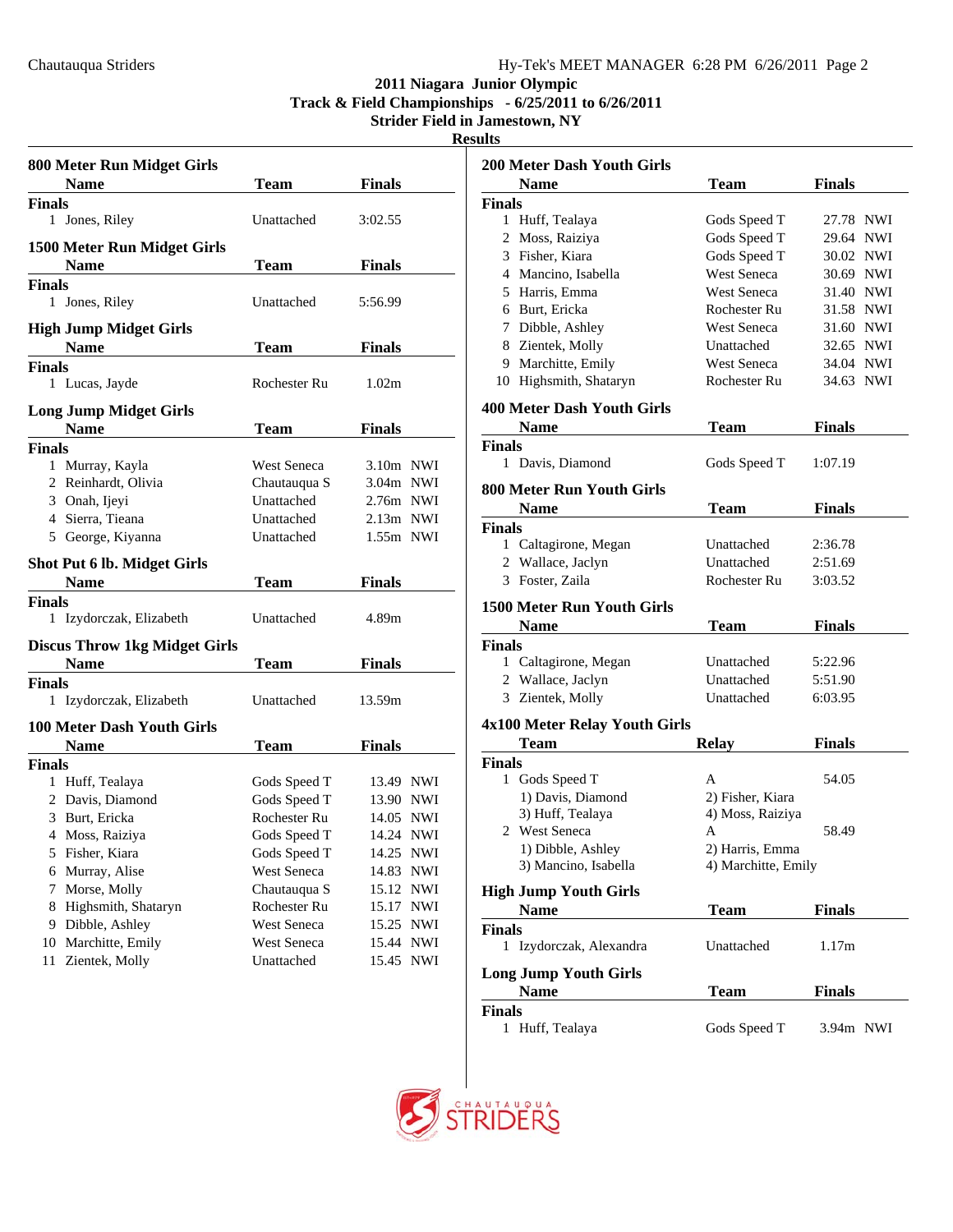**Track & Field Championships - 6/25/2011 to 6/26/2011**

# **Strider Field in Jamestown, NY**

**Results**

| Finals  (Long Jump Youth Girls)     |                     |                     |
|-------------------------------------|---------------------|---------------------|
| <b>Name</b>                         | <b>Team</b>         | <b>Finals</b>       |
| 2 Morse, Molly                      | Chautauqua S        | 3.75m NWI           |
| 3 Zientek, Molly                    | Unattached          | $3.37m$ NWI         |
| <b>Triple Jump Youth Girls</b>      |                     |                     |
| <b>Name</b>                         | <b>Team</b>         | <b>Finals</b>       |
| Finals                              |                     |                     |
| 1 Davis, Diamond                    | Gods Speed T        | 8.15m NWI           |
| 2 Harris, Emma                      | <b>West Seneca</b>  | 7.24m NWI           |
| <b>Shot Put 6 lb. Youth Girls</b>   |                     |                     |
| <b>Name</b>                         | <b>Team</b>         | <b>Finals</b>       |
| <b>Finals</b>                       |                     |                     |
| 1<br>Murray, Alise                  | West Seneca         | 7.80m               |
| <b>Discus Throw 1kg Youth Girls</b> |                     |                     |
| <b>Name</b>                         | Team                | <b>Finals</b>       |
| <b>Finals</b>                       |                     |                     |
| 1 Izydorczak, Alexandra             | Unattached          | 18.87m              |
|                                     |                     |                     |
| 100 Meter Dash Intermediate Girls   |                     |                     |
| <b>Name</b>                         | <b>Team</b>         | <b>Finals</b>       |
| <b>Finals</b>                       |                     |                     |
| 1 Grupp, Chelsea                    | <b>Buffalo Stor</b> | 12.91 NWI           |
| 2 Hirtelen-Booker, Isabel           | Rochester Ru        | 13.22 NWI           |
| 3 Granger, Jaya                     | Rochester Ru        | 13.38 NWI           |
| 4 Havard, Tauri                     | Gods Speed T        | 13.61 NWI           |
| 5 Dechow, Taylor                    | Chautauqua S        | 13.72 NWI           |
| 6 Smith, Jaci                       | Gods Speed T        | 13.91<br><b>NWI</b> |
| 7 Onah, Ihotu                       | Unattached          | 15.72 NWI           |
| 200 Meter Dash Intermediate Girls   |                     |                     |
| <b>Name</b>                         | Team                | Finals              |
| <b>Finals</b>                       |                     |                     |
| 1 Kopp, Madeline                    | Rochester Ru        | 25.71<br><b>NWI</b> |
| 2 Grupp, Chelsea                    | <b>Buffalo Stor</b> | 25.83 NWI           |
| 3 Lewis, Amina                      | <b>Buffalo Stor</b> | 27.38 NWI           |
| 4 Havard, Tauri                     | Gods Speed T        | 27.54 NWI           |
| 5 Granger, Jaya                     | Rochester Ru        | 27.90 NWI           |
| 6 Thompson, Taysia                  | Rochester Ru        | 28.61<br><b>NWI</b> |
| 7<br>Smith, Jaci                    | Gods Speed T        | 28.93 NWI           |
| 8 Ksiazek, Taylor                   | West Seneca         | 31.17 NWI           |
| 400 Meter Dash Intermediate Girls   |                     |                     |
| Name                                | <b>Team</b>         | Finals              |
| <b>Finals</b>                       |                     |                     |
| 1 Kopp, Madeline                    | Rochester Ru        | 57.97               |
| Grupp, Chelsea<br>2                 | <b>Buffalo Stor</b> | 59.04               |
| 3 Lewis, Amina                      | <b>Buffalo Stor</b> | 1:03.65             |
| 4 Dawson, Josette                   | <b>Buffalo Stor</b> | 1:03.77             |
| 5 Thompson, Taysia                  | Rochester Ru        | 1:05.80             |
| 6 Ksiazek, Taylor                   | <b>West Seneca</b>  | 1:15.94             |
|                                     |                     |                     |

|               | 800 Meter Run Intermediate Girls                   |                            |                   |  |
|---------------|----------------------------------------------------|----------------------------|-------------------|--|
|               | Name                                               | Team                       | <b>Finals</b>     |  |
| <b>Finals</b> |                                                    |                            |                   |  |
| 1             | Wallace, Jenna                                     | Unattached                 | 2:34.04           |  |
| 2             | Jones, Jamie                                       | Unattached                 | 2:59.98           |  |
|               | 1500 Meter Run Intermediate Girls                  |                            |                   |  |
|               | <b>Name</b>                                        | Team                       | <b>Finals</b>     |  |
| <b>Finals</b> |                                                    |                            |                   |  |
|               | 1 Wallace, Jenna                                   | Unattached                 | 5:38.10           |  |
|               | <b>100 Meter Hurdles Intermediate Girls</b>        |                            |                   |  |
|               | <b>Name</b>                                        | Team                       | Finals            |  |
| <b>Finals</b> |                                                    |                            |                   |  |
|               | 1 Hirtelen-Booker, Isabel                          | Rochester Ru               | 15.57 NWI         |  |
|               | 2 Dechow, Taylor                                   | Chautauqua S               | 17.65 NWI         |  |
|               | 3 Schwab, Nicole                                   | Unattached                 | 17.73 NWI         |  |
|               | 4 Ksiazek, Taylor                                  | <b>West Seneca</b>         | 18.75 NWI         |  |
|               | 5 Brown, Nathena                                   | Rochester Ru               | 21.06 NWI         |  |
|               | 400 Meter Hurdles Intermediate Girls               |                            |                   |  |
|               | Name                                               | <b>Team</b>                | <b>Finals</b>     |  |
| <b>Finals</b> |                                                    |                            |                   |  |
|               | 1 Schwab, Nicole                                   | Unattached                 | 1:16.39           |  |
| 2             | Thompson, Taysia                                   | Rochester Ru               | 1:45.28           |  |
|               | 4x100 Meter Relay Intermediate Girls               |                            |                   |  |
|               | Team                                               | <b>Relay</b>               | <b>Finals</b>     |  |
| <b>Finals</b> |                                                    |                            |                   |  |
|               | 1 Rochester Ru                                     | A                          | 56.08             |  |
|               | 1) Granger, Jaya                                   | 2) Hirtelen-Booker, Isabel |                   |  |
|               | 3) Kennedy, Lyman                                  | 4) Kopp, Madeline          |                   |  |
|               |                                                    |                            |                   |  |
|               | <b>High Jump Intermediate Girls</b><br><b>Name</b> |                            | <b>Finals</b>     |  |
| <b>Finals</b> |                                                    | 'I`eam                     |                   |  |
|               | 1 Kopp, Madeline                                   | Rochester Ru               | 1.47 <sub>m</sub> |  |
|               | 2 Edborg, Brielle                                  | Chautauqua S               | 1.37m             |  |
|               |                                                    |                            |                   |  |
|               | <b>Pole Vault Intermediate Girls</b>               |                            |                   |  |
|               | <b>Name</b>                                        | Team                       | <b>Finals</b>     |  |
| <b>Finals</b> |                                                    | Pole Vault P               |                   |  |
|               | 1 Auble, Karmen                                    |                            | 3.57m             |  |
|               | <b>Long Jump Intermediate Girls</b>                |                            |                   |  |
|               | <b>Name</b>                                        | Team                       | <b>Finals</b>     |  |
| <b>Finals</b> | 1 Brown, Nathena                                   | Rochester Ru               | 4.00m NWI         |  |
|               |                                                    |                            |                   |  |

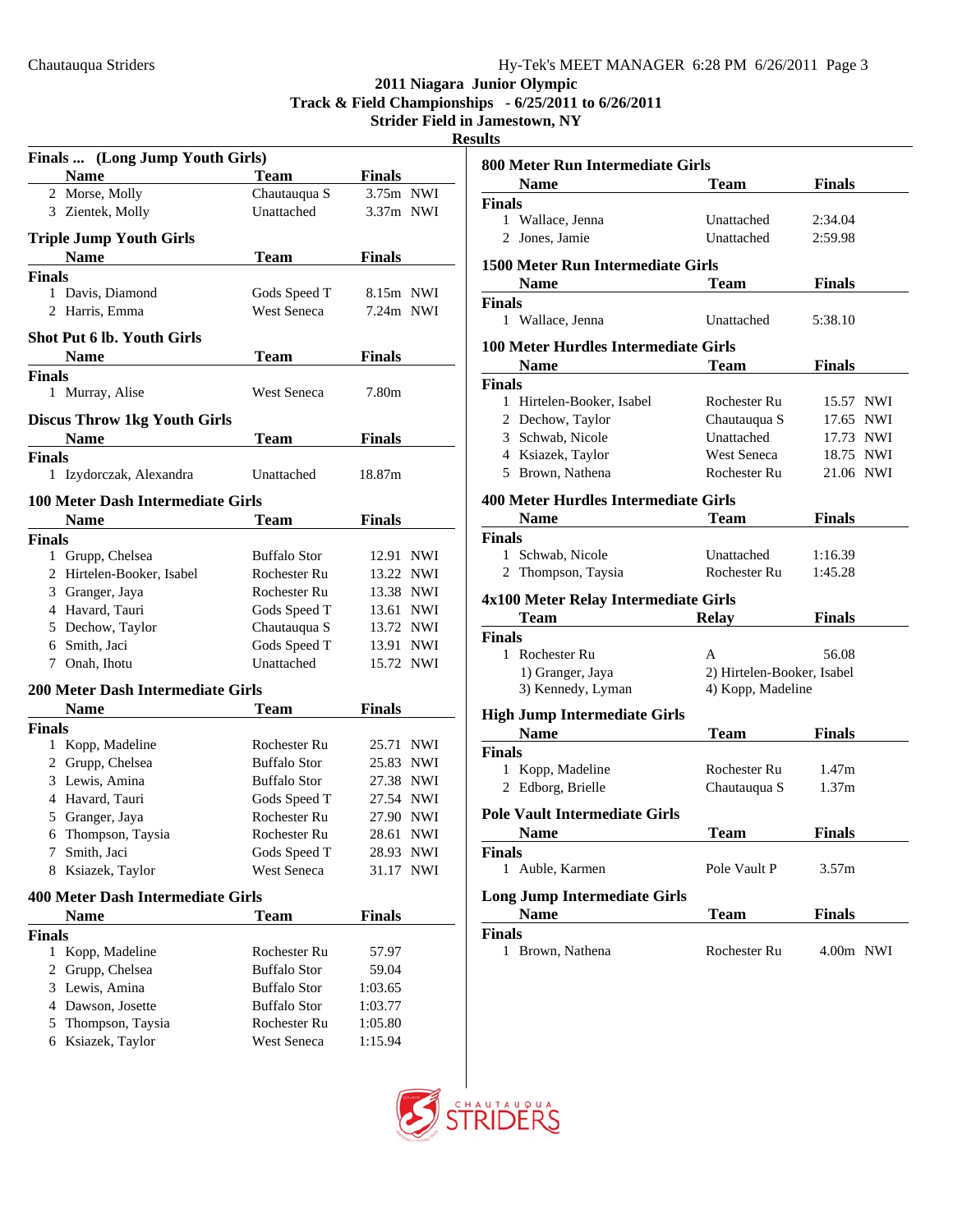**Track & Field Championships - 6/25/2011 to 6/26/2011**

| <b>Triple Jump Intermediate Girls</b>      |                     |                    |  |
|--------------------------------------------|---------------------|--------------------|--|
| <b>Name</b>                                | 'I`eam              | <b>Finals</b>      |  |
| <b>Finals</b>                              |                     |                    |  |
| 1 Schwab, Nicole                           | Unattached          | 9.58m NWI          |  |
| <b>Shot Put 4kg Intermediate Girls</b>     |                     |                    |  |
| <b>Name</b>                                | <b>Team</b>         | <b>Finals</b>      |  |
| <b>Finals</b>                              |                     |                    |  |
| 1 Kuehlewind, McKenzie                     | Unattached          | 11.33m             |  |
| 2 Dhaliwall, Jaskiran                      | Unattached          | 9.39 <sub>m</sub>  |  |
| 3 Brown, Nathena                           | Rochester Ru        | 8.53 <sub>m</sub>  |  |
| 4 Izydorczak, Erin                         | Unattached          | 6.93m              |  |
| <b>Discus Throw 1kg Intermediate Girls</b> |                     |                    |  |
| <b>Name</b>                                | <b>Team</b>         | <b>Finals</b>      |  |
| <b>Finals</b>                              |                     |                    |  |
| 1 Dhaliwall, Jaskiran                      | Unattached          | 30.57m             |  |
| 2 Izydorczak, Erin                         | Unattached          | 25.31 <sub>m</sub> |  |
| 3 Onah, Ihotu                              | Unattached          | 23.34m             |  |
| 100 Meter Dash Young Women                 |                     |                    |  |
| <b>Name</b>                                | <b>Team</b>         | <b>Finals</b>      |  |
| <b>Finals</b>                              |                     |                    |  |
| 1 Allen, Kala                              | <b>Buffalo Stor</b> | 12.65 NWI          |  |
| 2 White, Malayah                           | <b>Buffalo Stor</b> | 12.68 NWI          |  |
| 3 McCarthy, Christina                      | Chautauqua S        | 14.64 NWI          |  |
| 200 Meter Dash Young Women                 |                     |                    |  |
| <b>Name</b>                                | <b>Team</b>         | <b>Finals</b>      |  |
| <b>Finals</b>                              |                     |                    |  |
| 1 Allen, Kala                              | <b>Buffalo</b> Stor | 25.34 NWI          |  |
| 2 White, Malayah                           | <b>Buffalo Stor</b> | 25.64 NWI          |  |
| Seymour, Sierra<br>3                       | Gods Speed T        | 26.63 NWI          |  |
| 4 Brown, Asante                            | Rochester Ru        | 27.00 NWI          |  |
| 5 Doran, Mara                              | <b>Buffalo Stor</b> | 27.30 NWI          |  |
| 6 McCarthy, Christina                      | Chautauqua S        | 31.94 NWI          |  |
| <b>400 Meter Dash Young Women</b>          |                     |                    |  |
| <b>Name</b>                                | Team                | <b>Finals</b>      |  |
| Finals                                     |                     |                    |  |
| Allen, Kala<br>1                           | <b>Buffalo Stor</b> | 59.85              |  |
| 2 Porter, Jazlyn                           | <b>Buffalo Stor</b> | 1:00.05            |  |
| 3 Krasinski, Emily                         | Unattached          | 1:00.84            |  |
| 4 Lacey, Danielle                          | Rochester Ru        | 1:01.12            |  |
| 5 Doran, Mara                              | <b>Buffalo Stor</b> | 1:02.61            |  |
| 6 Broady, Doriean                          | Rochester Ru        | 1:12.57            |  |
| <b>100 Meter Hurdles Young Women</b>       |                     |                    |  |
| <b>Name</b>                                | <b>Team</b>         | <b>Finals</b>      |  |
|                                            |                     |                    |  |
|                                            |                     |                    |  |
| <b>Finals</b><br>Bush, Sabrina<br>1        | <b>Buffalo Stor</b> | 16.20 NWI          |  |

| <b>400 Meter Hurdles Young Women</b> |                     |               |  |
|--------------------------------------|---------------------|---------------|--|
| <b>Name</b>                          | <b>Team</b>         | <b>Finals</b> |  |
| <b>Finals</b>                        |                     |               |  |
| 1 Broady, Doriean                    | Rochester Ru        | 1:04.29       |  |
| 2 Spitznogle, Sarah                  | Buffalo Stor        | 1:04.74       |  |
| 3 Polite, Sophia                     | Rochester Ru        | 1:17.73       |  |
| 4x400 Meter Relay Young Women        |                     |               |  |
| <b>Team</b>                          | <b>Relay</b>        | <b>Finals</b> |  |
| <b>Finals</b>                        |                     |               |  |
| 1 Rochester Ru                       | A                   | 4:20.68       |  |
| 1) Broady, Doriean                   | 2) Brown, Asante    |               |  |
| 3) Hudson, Winsom                    | 4) Lacey, Danielle  |               |  |
| 2 Buffalo Storm Tc-0204              | А                   | 4:30.64       |  |
| 1) Allen, Kala                       | 2) Porter, Jazlyn   |               |  |
| 3) Bush, Sabrina                     | 4) Doran, Mara      |               |  |
| <b>High Jump Young Women</b>         |                     |               |  |
| <b>Name</b>                          | <b>Team</b>         | <b>Finals</b> |  |
| <b>Finals</b>                        |                     |               |  |
| 1 Petersen, Ashley                   | Unattached          | 1.57m         |  |
| 2 McCarthy, Christina                | Chautauqua S        | 1.45m         |  |
| <b>Long Jump Young Women</b>         |                     |               |  |
| <b>Name</b>                          | Team                | <b>Finals</b> |  |
| <b>Finals</b>                        |                     |               |  |
| 1 Porter, Jazlyn                     | <b>Buffalo Stor</b> | 5.01m NWI     |  |
| 2 Seymour, Sierra                    | Gods Speed T        | 4.91m NWI     |  |
| 3 Brown, Asante                      | Rochester Ru        | 4.78m NWI     |  |
| 4 Hudson, Winsom                     | Rochester Ru        | 4.72m NWI     |  |
| 5 Kasper, Becca                      | Unattached          | 4.48m NWI     |  |
| 6 McCarthy, Christina                | Chautauqua S        | $4.21m$ NWI   |  |
| <b>Triple Jump Young Women</b>       |                     |               |  |
| <b>Name</b>                          | <b>Team</b>         | <b>Finals</b> |  |
| <b>Finals</b>                        |                     |               |  |
| 1 Wagstaff, Ashley                   | <b>Buffalo Stor</b> | $10.67m$ NWI  |  |
| 2 Hudson, Winsom                     | Rochester Ru        | 9.87m NWI     |  |
| <b>Shot Put 4kg Young Women</b>      |                     |               |  |
| Name                                 | <b>Team</b>         | <b>Finals</b> |  |
| <b>Finals</b>                        |                     |               |  |
| 1 Dumbleton, Bernice                 | Unattached          | 10.09m        |  |
| <b>Discus Throw 1kg Young Women</b>  |                     |               |  |
| <b>Name</b>                          | <b>Team</b>         | <b>Finals</b> |  |
| <b>Finals</b>                        |                     |               |  |
| 1 Dumbleton, Bernice                 | Unattached          | 34.29m        |  |

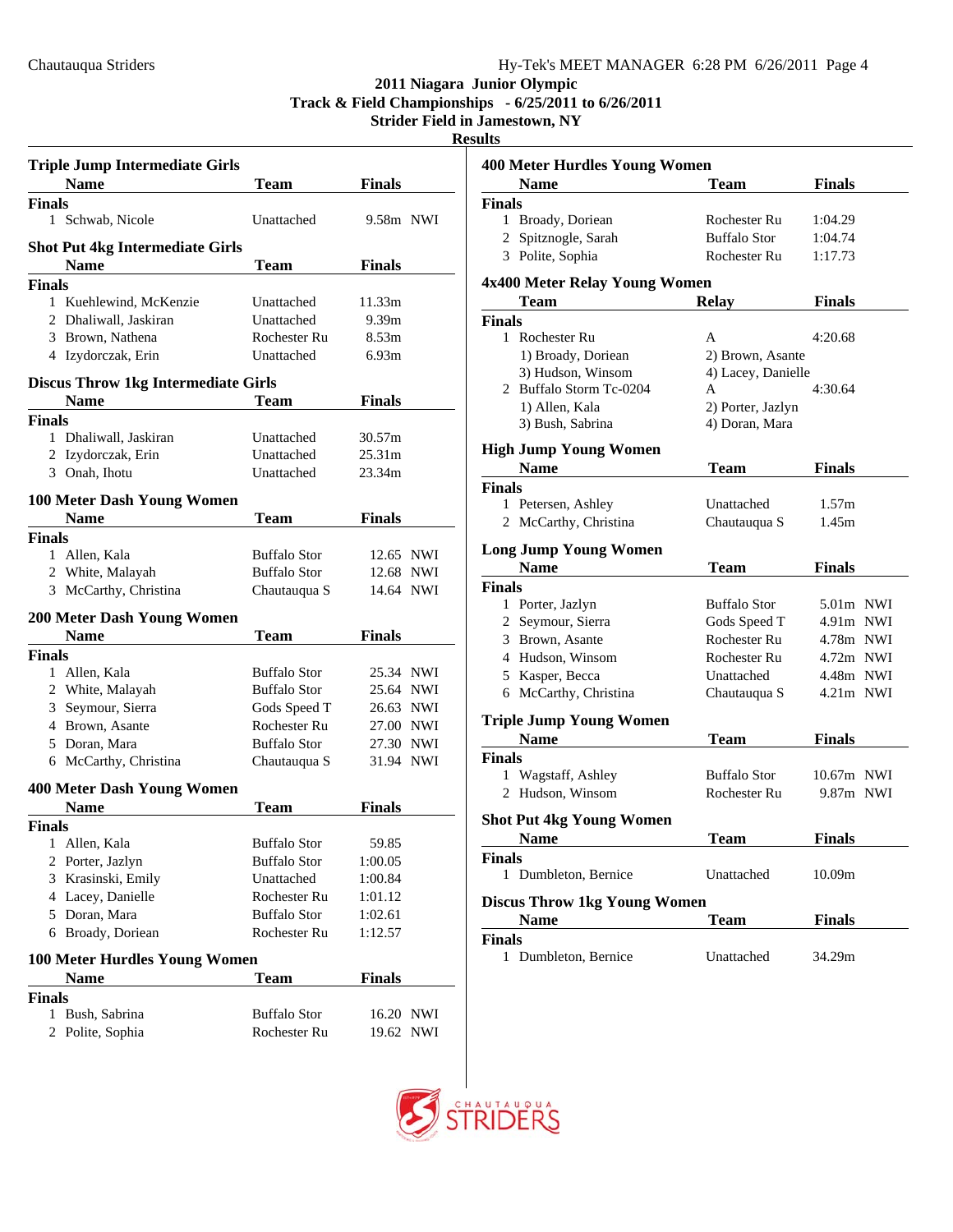**Track & Field Championships - 6/25/2011 to 6/26/2011**

| ш<br>s.<br>۰. |
|---------------|
|---------------|

| 100 Meter Dash Sub-Bantam Boys        |                     |                     |
|---------------------------------------|---------------------|---------------------|
| <b>Name</b>                           | <b>Team</b>         | <b>Finals</b>       |
| <b>Finals</b>                         |                     |                     |
| 1 Carmichael, Nicholas                | Gods Speed T        | 16.06 NWI           |
| 2 Hinton, Prentis                     | Gods Speed T        | 16.66 NWI           |
| 3 Mancabelli, Kegan                   | Unattached          | 17.03 NWI           |
| 4 Ali, Malik                          | <b>Buffalo Pion</b> | 18.74 NWI           |
| 5 Littleton, Damien                   | Gods Speed T        | 18.98 NWI           |
| 6 Mungro, Isiah                       | Gods Speed T        | 19.92 NWI           |
| 7 Ramadan, Jaymere                    | <b>Buffalo Pion</b> | 22.54 NWI           |
| 8 Hutchison, Andrew                   | Unattached          | 23.36 NWI           |
| <b>200 Meter Dash Sub-Bantam Boys</b> |                     |                     |
| <b>Name</b>                           | <b>Team</b>         | <b>Finals</b>       |
| <b>Finals</b>                         |                     |                     |
| 1 Carmichael, Nicholas                | Gods Speed T        | 37.51 NWI           |
| 2 Littleton, Damien                   | Gods Speed T        | 40.79 NWI           |
| 3 Ali, Malik                          | <b>Buffalo Pion</b> | 45.51 NWI           |
| 4 Hutchison, Andrew                   | Unattached          | 50.83 NWI           |
| 5 Ramadan, Jaymere                    | <b>Buffalo Pion</b> | 53.61<br><b>NWI</b> |
| <b>400 Meter Dash Sub-Bantam Boys</b> |                     |                     |
| <b>Name</b>                           | <b>Team</b>         | <b>Finals</b>       |
| <b>Finals</b>                         |                     |                     |
| 1 Hinton, Prentis                     | Gods Speed T        | 1:21.11             |
| 2 Mancabelli, Kegan                   | Unattached          | 1:25.63             |
| 3 Clothier, Bryce                     | Unattached          | 1:33.46             |
| 4 Jones, Brody                        | Unattached          | 1:45.09             |
|                                       |                     |                     |
| 800 Meter Run Sub-Bantam Boys         |                     |                     |
| <b>Name</b>                           | <b>Team</b>         | <b>Finals</b>       |
| <b>Finals</b>                         |                     |                     |
| 1 Clothier, Bryce                     | Unattached          | 3:38.70             |
| 2 Jones, Brody                        | Unattached          | 3:58.69             |
| 4x100 Meter Relay Sub-Bantam Boys     |                     |                     |
| Team                                  | <b>Relay</b>        | Finals              |
| <b>Finals</b>                         |                     |                     |
| Gods Speed T<br>1                     | A                   | 1:11.74             |
| 1) Carmichael, Nicholas               | 2) Hinton, Prentis  |                     |
| 3) Littleton, Damien                  | 4) Mungro, Isiah    |                     |
| <b>Long Jump Sub-Bantam Boys</b>      |                     |                     |
| <b>Name</b>                           | Team                | <b>Finals</b>       |
| <b>Finals</b>                         |                     |                     |
| 1<br>Mancabelli, Kegan                | Unattached          | 3.06m NWI           |
| 2 Clothier, Bryce                     | Unattached          | 2.34m NWI           |
| 3 Ali, Malik                          | <b>Buffalo Pion</b> | 1.74m NWI           |
| 4 Ramadan, Jaymere                    | <b>Buffalo Pion</b> | 1.32m NWI           |
|                                       |                     |                     |

|               | <b>Javelin Throw 300g Sub-Bantam Boys</b> |                            |                     |  |
|---------------|-------------------------------------------|----------------------------|---------------------|--|
|               | Name                                      | Team                       | Finals              |  |
| <b>Finals</b> |                                           |                            |                     |  |
| 1             | Jones, Brody                              | Unattached                 | 7.54m               |  |
| 2             | Hutchison, Andrew                         | Unattached                 | 6.36m               |  |
|               | 100 Meter Dash Bantam Boys                |                            |                     |  |
|               | Name                                      | Team                       | <b>Finals</b>       |  |
| <b>Finals</b> |                                           |                            |                     |  |
|               | 1 Campbell, Justin                        | Gods Speed T               | 14.50 NWI           |  |
|               | 2 Davis, Khalil                           | Gods Speed T               | 16.27<br>NWI        |  |
|               | 3 Mungro, Vincent                         | Gods Speed T               | 16.30 NWI           |  |
|               | 4 Boykin, Laron                           | Unattached                 | 16.99 NWI           |  |
|               | 5 Perry, Nolan                            | Unattached                 | 17.69 NWI           |  |
|               | 6 Daniels, Jaheem                         | Gods Speed T               | 18.73<br><b>NWI</b> |  |
|               | <b>200 Meter Dash Bantam Boys</b>         |                            |                     |  |
|               | Name                                      | 'I`eam                     | Finals              |  |
| <b>Finals</b> |                                           |                            |                     |  |
|               | 1 Campbell, Justin                        | Gods Speed T               | 29.59 NWI           |  |
|               | 2 Chapman, Kenyatta                       | Gods Speed T               | 31.94 NWI           |  |
|               | 3 Davis, Khalil                           | Gods Speed T               | 34.00 NWI           |  |
|               | 4 Mungro, Vincent                         | Gods Speed T               | 35.54 NWI           |  |
|               | 5 Brooks, Travion                         | Unattached                 | 39.06 NWI           |  |
|               | 6 Boykin, Laron                           | Unattached                 | 39.14 NWI           |  |
|               | <b>400 Meter Dash Bantam Boys</b>         |                            |                     |  |
|               | <b>Name</b>                               | <b>Team</b>                | <b>Finals</b>       |  |
| <b>Finals</b> |                                           |                            |                     |  |
|               | 1 Fayson, Jordan                          | Gods Speed T               | 1:09.43             |  |
|               | 2 Chapman, Kenyatta                       | Gods Speed T               | 1:12.54             |  |
|               | 3 Mancabelli, Robertino                   | Unattached                 | 1:18.07             |  |
|               | 4 Hutchison, Brandon                      | Unattached                 | 1:21.39             |  |
|               | 5 Brooks, Travion                         | Unattached                 | 1:29.69             |  |
|               | <b>800 Meter Run Bantam Boys</b>          |                            |                     |  |
|               | Name                                      | Team                       | <b>Finals</b>       |  |
| <b>Finals</b> |                                           |                            |                     |  |
| 1             | Fayson, Jordan                            | Gods Speed T               | 2:50.88             |  |
| 2             | Derick, Bryce                             | Unattached                 | 3:06.08             |  |
|               | 3 Wasielewski, Joseph                     | Unattached                 | 3:17.50             |  |
| 4             | Hutchison, Brandon                        | Unattached                 | 3:24.52             |  |
| 5             | Perry, Nolan                              | Unattached                 | 3:27.69             |  |
|               | <b>1500 Meter Run Bantam Boys</b>         |                            |                     |  |
|               | <b>Name</b>                               | Team                       | <b>Finals</b>       |  |
| <b>Finals</b> |                                           |                            |                     |  |
|               | Derick, Bryce                             | Unattached                 | 5:45.57             |  |
| 1             |                                           | Unattached                 | 6:01.31             |  |
| 2             | Wasielewski, Joseph                       |                            |                     |  |
| 3             | Perry, Nolan<br>4 Johnson, Cullen         | Unattached<br>Gods Speed T | 6:14.02<br>6:58.01  |  |

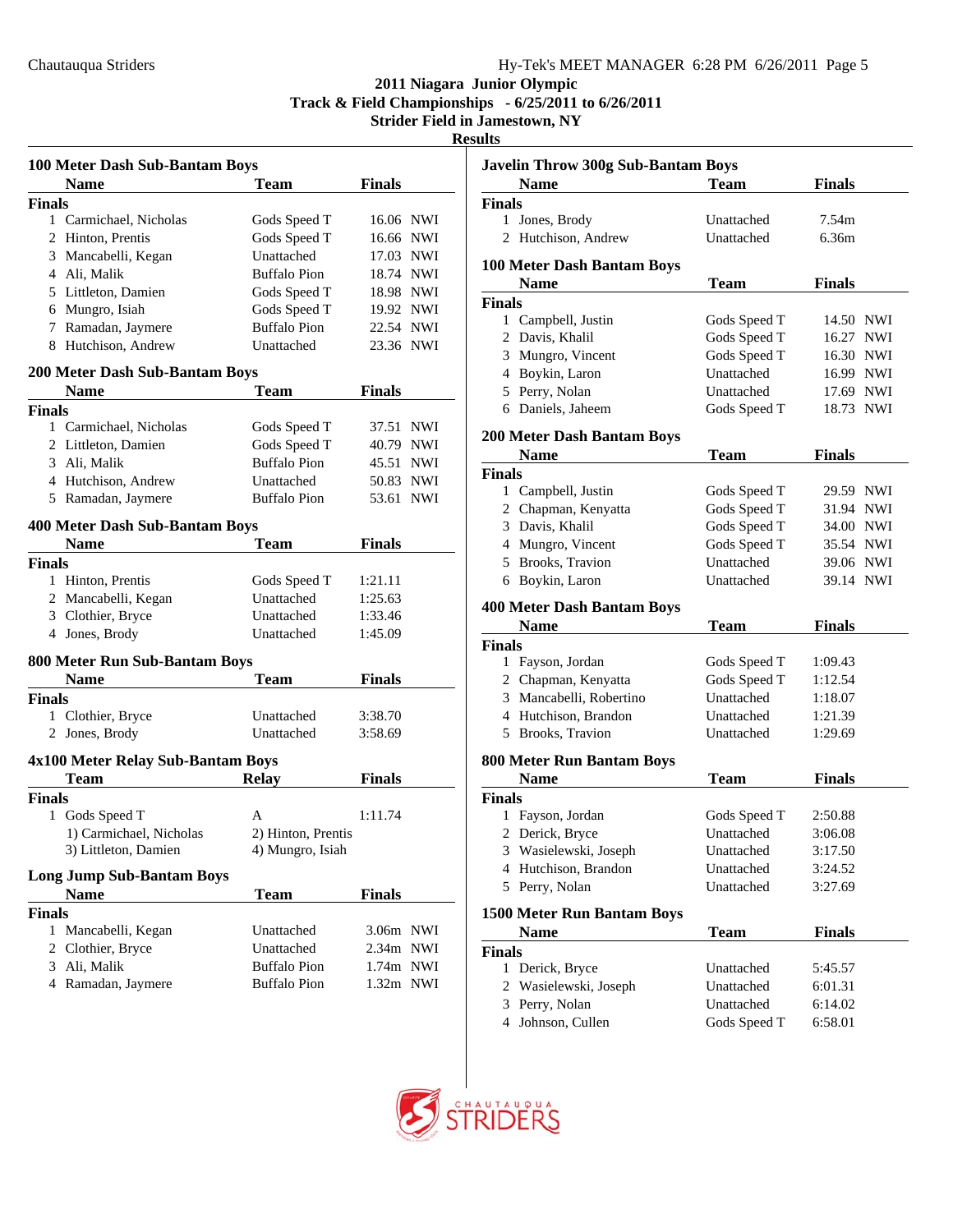**Track & Field Championships - 6/25/2011 to 6/26/2011**

**Strider Field in Jamestown, NY**

**Results**

|               | 4x100 Meter Relay Bantam Boys         |                      |                   |            |
|---------------|---------------------------------------|----------------------|-------------------|------------|
|               | <b>Team</b>                           | Relay                | Finals            |            |
| <b>Finals</b> |                                       |                      |                   |            |
|               | 1 Gods Speed T                        | A                    | 1:09.53           |            |
|               | 1) Campbell, Justin                   | 2) Chapman, Kenyatta |                   |            |
|               | 3) Daniels, Jaheem                    | 4) Davis, Khalil     |                   |            |
|               | <b>High Jump Bantam Boys</b>          |                      |                   |            |
|               | <b>Name</b>                           | Team                 | <b>Finals</b>     |            |
| <b>Finals</b> |                                       |                      |                   |            |
| $\mathbf{1}$  | Johnson, Frederick                    | Gods Speed T         | 1.05m             |            |
|               | 2 Boykin, Laron                       | Unattached           | 0.90 <sub>m</sub> |            |
|               | 3 Mancabelli, Robertino               | Unattached           | 0.85m             |            |
|               | <b>Long Jump Bantam Boys</b>          |                      |                   |            |
|               | Name                                  | Team                 | Finals            |            |
| <b>Finals</b> |                                       |                      |                   |            |
|               | 1 Mancabelli, Robertino               | Unattached           | $3.27m$ NWI       |            |
|               | 2 Johnson, Frederick                  | Gods Speed T         | 2.77m NWI         |            |
|               | 3 Wasielewski, Joseph                 | Unattached           | 2.59m NWI         |            |
|               | 4 Brooks, Travion                     | Unattached           | 2.56m NWI         |            |
|               | <b>Javelin Throw 300g Bantam Boys</b> |                      |                   |            |
|               | <b>Name</b>                           | <b>Team</b>          | <b>Finals</b>     |            |
| <b>Finals</b> |                                       |                      |                   |            |
| 1             | Hutchison, Brandon                    | Unattached           | 13.72m            |            |
|               | 2 Daniels, Jaheem                     | Gods Speed T         | 9.36m             |            |
|               | <b>100 Meter Dash Midget Boys</b>     |                      |                   |            |
|               | <b>Name</b>                           | Team                 | Finals            |            |
| <b>Finals</b> |                                       |                      |                   |            |
|               | 1 Bell, Emmanuel                      | Gods Speed T         | 14.70 NWI         |            |
|               | 2 Noble, Shane                        | Rochester Ru         | 15.27 NWI         |            |
|               | 3 Clothier, Gunnar                    | Unattached           | 15.39 NWI         |            |
|               | 4 Faliero, Patrick                    | <b>West Seneca</b>   | 15.53 NWI         |            |
|               | 5 Puskar, Cal                         | Unattached           | 15.66 NWI         |            |
|               | 6 Swindle, Jamar                      | Gods Speed T         | 16.33 NWI         |            |
|               | <b>200 Meter Dash Midget Boys</b>     |                      |                   |            |
|               | <b>Name</b>                           | <b>Team</b>          | Finals            |            |
| <b>Finals</b> |                                       |                      |                   |            |
| 1             | Norfleet, Jarred                      | Unattached           | 30.30             | <b>NWI</b> |
| 2             | Bell, Emmanuel                        | Gods Speed T         | 31.29             | NWI        |
| 3             | Clothier, Gunnar                      | Unattached           | 31.53             | NWI        |
| 4             | Noble, Shane                          | Rochester Ru         | 31.70             | NWI        |
| 5             | Faliero, Patrick                      | West Seneca          | 32.54             | NWI        |
| 6             | Johnson, Chase                        | Gods Speed T         | 32.78             | <b>NWI</b> |
| 7             | Swindle, Jamar                        | Gods Speed T         | 34.06             | <b>NWI</b> |
| 8             | Walker-johnson, Damarior              | Gods Speed T         | 34.24             | <b>NWI</b> |

| սւտ                                              |                    |               |
|--------------------------------------------------|--------------------|---------------|
| <b>400 Meter Dash Midget Boys</b>                |                    |               |
| <b>Name</b>                                      | Team               | <b>Finals</b> |
| <b>Finals</b>                                    |                    |               |
| Welling, Parker<br>$\mathbf{1}$                  | West Seneca        | 1:14.71       |
| 2 Roberts, Nathan                                | <b>West Seneca</b> | 1:14.79       |
| 3 Puskar, Cal                                    | Unattached         | 1:16.44       |
| 4 Walker-johnson, Damarior                       | Gods Speed T       | 1:24.96       |
| 5 Roberts, Spencer                               | <b>West Seneca</b> | 1:32.76       |
|                                                  |                    |               |
| <b>800 Meter Run Midget Boys</b>                 |                    |               |
| <b>Name</b>                                      | Team               | <b>Finals</b> |
| <b>Finals</b>                                    | West Seneca        |               |
| 1 Roberts, Nathan                                | <b>West Seneca</b> | 3:19.86       |
| 2 Roberts, Spencer                               |                    | 3:49.85       |
| 1500 Meter Run Midget Boys                       |                    |               |
| <b>Name</b>                                      | <b>Team</b>        | <b>Finals</b> |
| <b>Finals</b>                                    |                    |               |
| 1 Amitrano, Adam                                 | West Seneca        | 5:39.94       |
| 2 Sudyn, Dan                                     | West Seneca        | 5:57.92       |
| 3 Pohlman, Joshua                                | West Seneca        | 5:59.46       |
|                                                  |                    |               |
| <b>3000 Meter Run Midget Boys</b><br><b>Name</b> | Team               | <b>Finals</b> |
| <b>Finals</b>                                    |                    |               |
| Puskar, Cal<br>1                                 | Unattached         | 12:52.20      |
|                                                  |                    |               |
| <b>80 Meter Hurdles Midget Boys</b>              |                    |               |
| <b>Name</b>                                      | <b>Team</b>        | <b>Finals</b> |
| <b>Finals</b>                                    |                    |               |
| 1 Mungro, Devin                                  | Gods Speed T       | 18.40 NWI     |
| 4x100 Meter Relay Midget Boys                    |                    |               |
| <b>Team</b>                                      | <b>Relay</b>       | <b>Finals</b> |
| <b>Finals</b>                                    |                    |               |
| 1 Gods Speed T                                   | A                  | 1:03.46       |
| 1) Bell, Emmanuel                                | 2) Johnson, Chase  |               |
| 3) Mungro, Devin                                 | 4) Swindle, Jamar  |               |
|                                                  |                    |               |
| 4x800 Meter Relay Midget Boys                    |                    |               |
| <b>Team</b>                                      | <b>Relay</b>       | <b>Finals</b> |
| <b>Finals</b>                                    |                    |               |
| 1 West Seneca                                    | А                  | 12:33.48      |
| 1) Pohlman, Joshua                               | 2) Roberts, Nathan |               |
| 3) Sudyn, Dan                                    | 4) Welling, Parker |               |
| <b>High Jump Midget Boys</b>                     |                    |               |
| <b>Name</b>                                      | Team               | <b>Finals</b> |
| <b>Finals</b>                                    |                    |               |
| 1<br>Bell, Emmanuel                              | Gods Speed T       | 1.02m         |
| Swindle, Jamar<br>2                              | Gods Speed T       | 0.97m         |

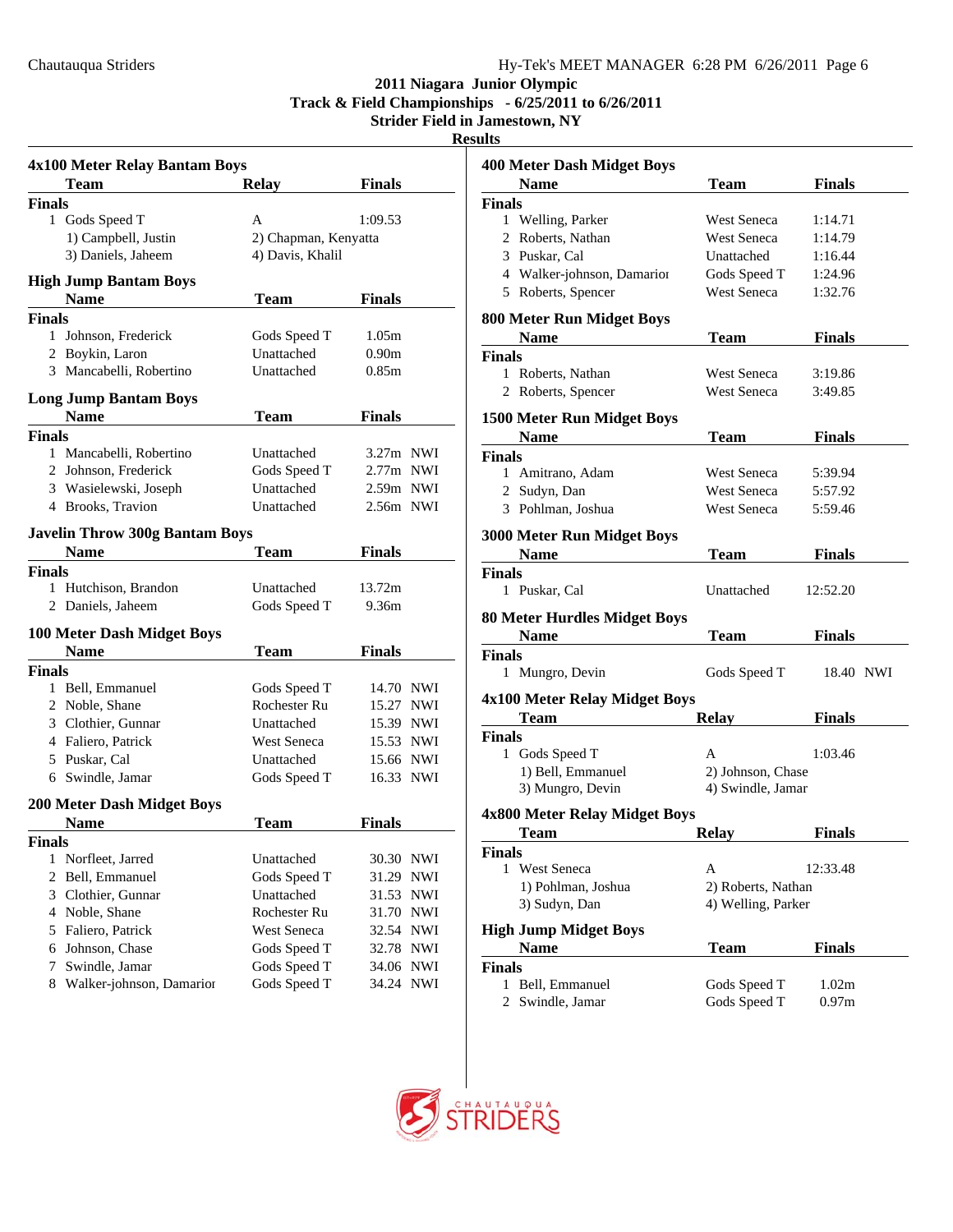**Track & Field Championships - 6/25/2011 to 6/26/2011**

| H<br>н<br>I<br>٠ | ۰.<br>١ |
|------------------|---------|
|                  |         |

| <b>Long Jump Midget Boys</b>     |                     |                     |  |  |
|----------------------------------|---------------------|---------------------|--|--|
| <b>Name</b>                      | <b>Team</b>         | <b>Finals</b>       |  |  |
| <b>Finals</b>                    |                     |                     |  |  |
| 1 Clothier, Gunnar               | Unattached          | $3.93m$ NWI         |  |  |
| 2 Faliero, Patrick               | <b>West Seneca</b>  | $3.67m$ NWI         |  |  |
| 3 Norfleet, Jarred               | Unattached          | 3.38m NWI           |  |  |
| 4 Johnson, Chase                 | Gods Speed T        | 2.83m NWI           |  |  |
| <b>100 Meter Dash Youth Boys</b> |                     |                     |  |  |
| <b>Name</b>                      | <b>Team</b>         | Finals              |  |  |
| <b>Finals</b>                    |                     |                     |  |  |
| 1 Owens, Cordell                 | Gods Speed T        | 12.44 NWI           |  |  |
| 2 Lucas, Justus                  | Rochester Ru        | 12.57<br>NWI        |  |  |
| 3 Saxton, Kyle                   | Chautauqua S        | 12.91<br>NWI        |  |  |
| 4 Walker-johnson, Deangelo       | Gods Speed T        | 13.01<br>NWI        |  |  |
| 5 Satcher, Alafias               | <b>Buffalo Pion</b> | 13.31<br><b>NWI</b> |  |  |
| 6 Dowell, Jason                  | Gods Speed T        | 14.18 NWI           |  |  |
| 7 Johnson, Anthony               | Gods Speed T        | 14.28 NWI           |  |  |
| 8 Jones, Frank                   | Gods Speed T        | 15.36 NWI           |  |  |
| 9 Elia, Matt                     | Chautauqua S        | 15.77 NWI           |  |  |
| <b>200 Meter Dash Youth Boys</b> |                     |                     |  |  |
| <b>Name</b>                      | <b>Team</b>         | Finals              |  |  |
| <b>Finals</b>                    |                     |                     |  |  |
| 1 Owens, Cordell                 | Gods Speed T        | 25.42 NWI           |  |  |
| 2 Lucas, Justus                  | Rochester Ru        | 25.69<br>NWI        |  |  |
| 3 Jones, Karl                    | Gods Speed T        | 26.23<br>NWI        |  |  |
| 4 Saxton, Kyle                   | Chautauqua S        | 26.88<br>NWI        |  |  |
| 5 Satcher, Alafias               | <b>Buffalo Pion</b> | 27.54 NWI           |  |  |
| 6 Walker-johnson, Deangelc       | Gods Speed T        | 28.16 NWI           |  |  |
| 7 Bartz, Jacob                   | West Seneca         | 28.61<br>NWI        |  |  |
| 8 Dowell, Jason                  | Gods Speed T        | NWI<br>29.68        |  |  |
| <b>400 Meter Dash Youth Boys</b> |                     |                     |  |  |
| <b>Name</b>                      | Team                | <b>Finals</b>       |  |  |
| <b>Finals</b>                    |                     |                     |  |  |
| Satcher, Alafias<br>1            | <b>Buffalo Pion</b> | 1:01.83             |  |  |
| 2 Bartz, Jacob                   | West Seneca         | 1:04.28             |  |  |
| 3 Johnson, Anthony               | Gods Speed T        | 1:18.64             |  |  |
| 4 Herring, Jacob                 | Gods Speed T        | 1:23.03             |  |  |
|                                  |                     |                     |  |  |
| <b>800 Meter Run Youth Boys</b>  |                     |                     |  |  |
| <b>Name</b>                      | <b>Team</b>         | <b>Finals</b>       |  |  |
| <b>Finals</b>                    |                     |                     |  |  |
| Gore, Skyler<br>1                | Chautauqua S        | 2:28.45             |  |  |
| Edborg, Christian<br>2           | Chautauqua S        | 2:29.24             |  |  |
| Davis, Graham<br>3               | Chautauqua S        | 2:30.28             |  |  |
| 4 Conrad, David                  | West Seneca         | 2:45.70             |  |  |
| Herring, Jacob<br>5              | Gods Speed T        | 3:25.78             |  |  |

| աւտ                                |                             |                     |
|------------------------------------|-----------------------------|---------------------|
| <b>1500 Meter Run Youth Boys</b>   |                             |                     |
| <b>Name</b>                        | Team                        | <b>Finals</b>       |
| <b>Finals</b>                      |                             |                     |
| 1 Jones, Zachary                   | Unattached                  | 5:06.43             |
| 2 Conrad, David                    | West Seneca                 | 5:28.30             |
| 3 Derick, Gavin                    | Unattached                  | 7:04.55             |
|                                    |                             |                     |
| 4x100 Meter Relay Youth Boys       |                             |                     |
| <b>Team</b>                        | <b>Relay</b>                | <b>Finals</b>       |
| <b>Finals</b>                      |                             |                     |
| 1 Gods Speed T                     | А                           | 53.06               |
| 1) Jones, Karl                     | 2) Niahjel, Hunley          |                     |
| 3) Owens, Cordell                  | 4) Walker-johnson, Deangelo |                     |
| 2 Gods Speed T                     | В                           | 1:05.17             |
| 1) Adelakun, Afolabi               | 2) Dowell, Jason            |                     |
| 3) Johnson, Anthony                | 4) Jones, Frank             |                     |
|                                    |                             |                     |
| <b>High Jump Youth Boys</b>        |                             |                     |
| <b>Name</b>                        | <b>Team</b>                 | Finals              |
| <b>Finals</b>                      |                             |                     |
| 1 Jones, Zachary                   | Unattached                  | 1.37m               |
| <b>Long Jump Youth Boys</b>        |                             |                     |
| <b>Name</b>                        | Team                        | <b>Finals</b>       |
| <b>Finals</b>                      |                             |                     |
| 1 Lucas, Justus                    | Rochester Ru                | 4.59m NWI           |
| 2 Elia, Matt                       | Chautauqua S                | $3.37m$ NWI         |
| 3 Jones, Frank                     | Gods Speed T                | $3.24m$ NWI         |
|                                    |                             |                     |
| <b>Shot Put 4kg Youth Boys</b>     |                             |                     |
| <b>Name</b>                        | <b>Team</b>                 | <b>Finals</b>       |
| <b>Finals</b>                      |                             |                     |
| 1 Mungro, Sterling                 | Gods Speed T                | 11.43m              |
| 2 Hochadel, Tyler                  | Unattached                  | 9.47m               |
| 3 Wallace, Joseph                  | Unattached                  | 6.43m               |
|                                    |                             |                     |
| <b>Discus Throw 1kg Youth Boys</b> |                             |                     |
| <b>Name</b>                        | <b>Team</b>                 | <b>Finals</b>       |
| <b>Finals</b>                      |                             |                     |
| 1 Hochadel, Tyler                  | Unattached                  | 29.77m              |
| 2 Wallace, Joseph                  | Unattached                  | 16.68m              |
| 100 Meter Dash Intermediate Boys   |                             |                     |
| Name                               | <b>Team</b>                 | <b>Finals</b>       |
| <b>Finals</b>                      |                             |                     |
| $\mathbf{1}$<br>Beasley, Korey     | Rochester Ru                | 11.72 NWI           |
| 2 Williams, Lewis                  | Rochester Ru                | 12.35<br><b>NWI</b> |
|                                    |                             |                     |
| 3 Jordan, Mike                     | Gods Speed T                | 12.75<br><b>NWI</b> |
| 4 Fellows, Patrick                 | Chautauqua S                | 12.86<br>NWI        |
| 5 Smith, Jalen                     | Rochester Ru                | 14.13<br><b>NWI</b> |

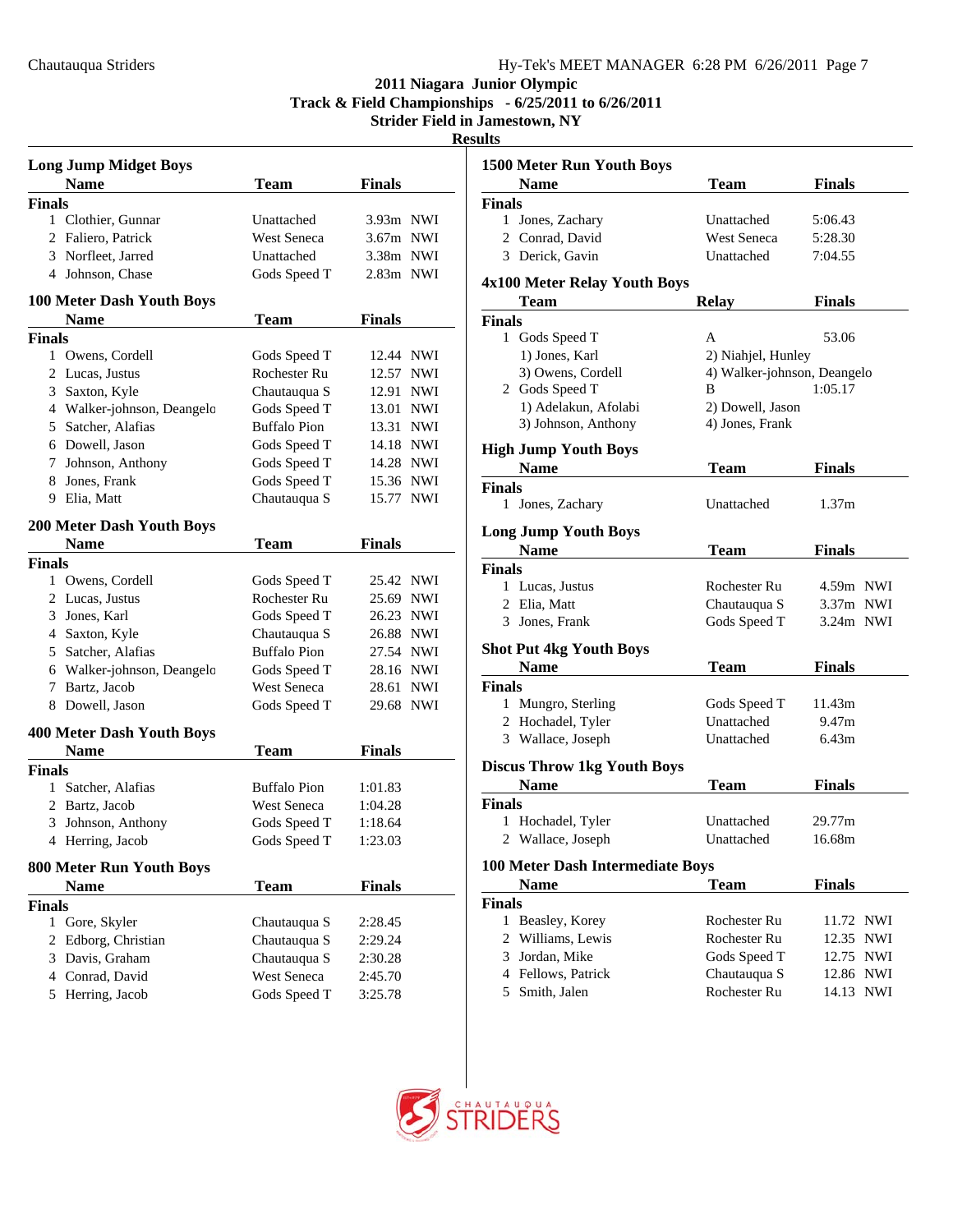**Track & Field Championships - 6/25/2011 to 6/26/2011**

| л.<br>۰. | н<br>ı |
|----------|--------|
|          |        |

| <b>200 Meter Dash Intermediate Boys</b>                |                     |               |  |  |
|--------------------------------------------------------|---------------------|---------------|--|--|
| <b>Name</b>                                            | <b>Team</b>         | <b>Finals</b> |  |  |
| <b>Finals</b>                                          |                     |               |  |  |
| 1 Beasley, Korey                                       | Rochester Ru        | 23.45 NWI     |  |  |
| 2 Berkun, Ryan                                         | <b>Buffalo Stor</b> | 24.37<br>NWI  |  |  |
| 3 Satcher, Khaliq                                      | <b>Buffalo Pion</b> | 24.95 NWI     |  |  |
| 4 Williams, Lewis                                      | Rochester Ru        | 25.32 NWI     |  |  |
| 5 Mc Guinness, Leo                                     | Unattached          | 25.41 NWI     |  |  |
| 6 Jordan, Mike                                         | Gods Speed T        | 25.69 NWI     |  |  |
| 7 Volk, Dylan                                          | Unattached          | 26.62 NWI     |  |  |
| 8 Fellows, Patrick                                     | Chautauqua S        | 27.24 NWI     |  |  |
| <b>400 Meter Dash Intermediate Boys</b>                |                     |               |  |  |
| <b>Name</b>                                            | Team                | Finals        |  |  |
| <b>Finals</b>                                          |                     |               |  |  |
| 1 Mc Guinness, Leo                                     | Unattached          | 57.07         |  |  |
| 2 Satcher, Khaliq                                      | <b>Buffalo Pion</b> | 58.67         |  |  |
| 3 Fellows, Patrick                                     | Chautauqua S        | 1:03.48       |  |  |
| <b>800 Meter Run Intermediate Boys</b>                 |                     |               |  |  |
| Name                                                   | <b>Team</b>         | <b>Finals</b> |  |  |
| <b>Finals</b>                                          |                     |               |  |  |
| 1 Berkun, Ryan                                         | <b>Buffalo Stor</b> | 2:07.49       |  |  |
| 2 Cassidy, Tyler                                       | Chautauqua S        | 2:08.72       |  |  |
| 3 Lienhart, Hunter                                     | Chautauqua S        | 2:09.32       |  |  |
| 4 Dillman, Jarrod                                      | <b>Buffalo Stor</b> | 2:20.24       |  |  |
| <b>1500 Meter Run Intermediate Boys</b>                |                     |               |  |  |
| <b>Name</b>                                            | <b>Team</b>         | <b>Finals</b> |  |  |
| <b>Finals</b>                                          |                     |               |  |  |
| 1 Cassidy, Tyler                                       | Chautauqua S        | 4:32.06       |  |  |
| 2 Mc Guinness, Ulysses                                 | Unattached          | 4:45.61       |  |  |
|                                                        |                     |               |  |  |
| <b>3000 Meter Run Intermediate Boys</b><br><b>Name</b> | <b>Team</b>         | Finals        |  |  |
|                                                        |                     |               |  |  |
| <b>Finals</b><br>Mc Guinness, Ulysses<br>1             | Unattached          | 10:35.89      |  |  |
| 2 Dillman, Jarrod                                      | <b>Buffalo Stor</b> | 11:14.33      |  |  |
|                                                        |                     |               |  |  |
| 110 Meter Hurdles Intermediate Boys                    |                     |               |  |  |
| Name                                                   | Team                | <b>Finals</b> |  |  |
| <b>Finals</b>                                          |                     |               |  |  |
| Rivers, Tyvon<br>1                                     | <b>Buffalo Stor</b> | 15.78 NWI     |  |  |
| Rogers, Amir<br>2                                      | Rochester Ru        | 15.79 NWI     |  |  |
| 3 Brown, Ron                                           | Chautauqua S        | 17.62 NWI     |  |  |
| <b>400 Meter Hurdles Intermediate Boys</b>             |                     |               |  |  |
| <b>Name</b>                                            | <b>Team</b>         | <b>Finals</b> |  |  |
| <b>Finals</b>                                          |                     |               |  |  |
| $\mathbf{1}$<br>Rogers, Amir                           | Rochester Ru        | 58.19         |  |  |
| Brown, Ron<br>$\overline{2}$                           | Chautauqua S        | 1:06.77       |  |  |
| 3<br>Smith, Jalen                                      | Rochester Ru        | 1:23.41       |  |  |

| 4x100 Meter Relay Intermediate Boys         |                    |               |  |  |
|---------------------------------------------|--------------------|---------------|--|--|
| <b>Team</b>                                 | <b>Relay</b>       | <b>Finals</b> |  |  |
| <b>Finals</b>                               |                    |               |  |  |
| 1 Rochester Ru                              | А                  | 47.56         |  |  |
| 1) Beasley, Korey                           | 2) Owens, Rubin    |               |  |  |
| 3) Rogers, Amir                             | 4) Smith, Jalen    |               |  |  |
| <b>High Jump Intermediate Boys</b>          |                    |               |  |  |
| <b>Name</b>                                 | Team               | <b>Finals</b> |  |  |
| <b>Finals</b>                               |                    |               |  |  |
| 1 Owens, Rubin                              | Rochester Ru       | 1.85m         |  |  |
| --- Steffan, Tristan                        | <b>West Seneca</b> | NH            |  |  |
|                                             |                    |               |  |  |
| <b>Pole Vault Intermediate Boys</b>         |                    |               |  |  |
| <b>Name</b>                                 | <b>Team</b>        | Finals        |  |  |
| <b>Finals</b>                               |                    |               |  |  |
| 1 Teribery, Brandon                         | Unattached         | 4.40m         |  |  |
| 2 Rustowicz, James                          | GITC               | 2.75m         |  |  |
| <b>Long Jump Intermediate Boys</b>          |                    |               |  |  |
| <b>Name</b>                                 | <b>Team</b>        | <b>Finals</b> |  |  |
| <b>Finals</b>                               |                    |               |  |  |
| 1 Steffan, Tristan                          | West Seneca        | 5.39m NWI     |  |  |
| 2 Volk, Dylan                               | Unattached         | 5.28m NWI     |  |  |
| <b>Triple Jump Intermediate Boys</b>        |                    |               |  |  |
| <b>Name</b>                                 | Team               | <b>Finals</b> |  |  |
| <b>Finals</b>                               |                    |               |  |  |
| 1 Owens, Rubin                              | Rochester Ru       | 12.71m NWI    |  |  |
| 2 Steffan, Tristan                          | <b>West Seneca</b> | 11.85m NWI    |  |  |
|                                             |                    |               |  |  |
| 3 Volk, Dylan                               | Unattached         | 11.33m NWI    |  |  |
| <b>Shot Put 12 lb. Intermediate Boys</b>    |                    |               |  |  |
| <b>Name</b>                                 | Team               | Finals        |  |  |
| <b>Finals</b>                               |                    |               |  |  |
| 1 Sicurella, Brandon                        | Unattached         | 12.49m        |  |  |
| 2 Golombek, Matthew                         | Chautauqua S       | 9.63m         |  |  |
| <b>Discus Throw 1.6kg Intermediate Boys</b> |                    |               |  |  |
| <b>Name</b>                                 | <b>Team</b>        | <b>Finals</b> |  |  |
| Finals                                      |                    |               |  |  |
| Sicurella, Brandon<br>1                     | Unattached         | 37.43m        |  |  |
| 2 Golombek, Matthew                         | Chautauqua S       | 27.68m        |  |  |
| 3 Smith, Jalen                              | Rochester Ru       | 17.82m        |  |  |
| <b>Javelin Throw 800g Intermediate Boys</b> |                    |               |  |  |
| Name                                        | Team               | <b>Finals</b> |  |  |
| <b>Finals</b>                               |                    |               |  |  |
| 1 Golombek, Matthew                         | Chautauqua S       | 25.70m        |  |  |
|                                             |                    |               |  |  |

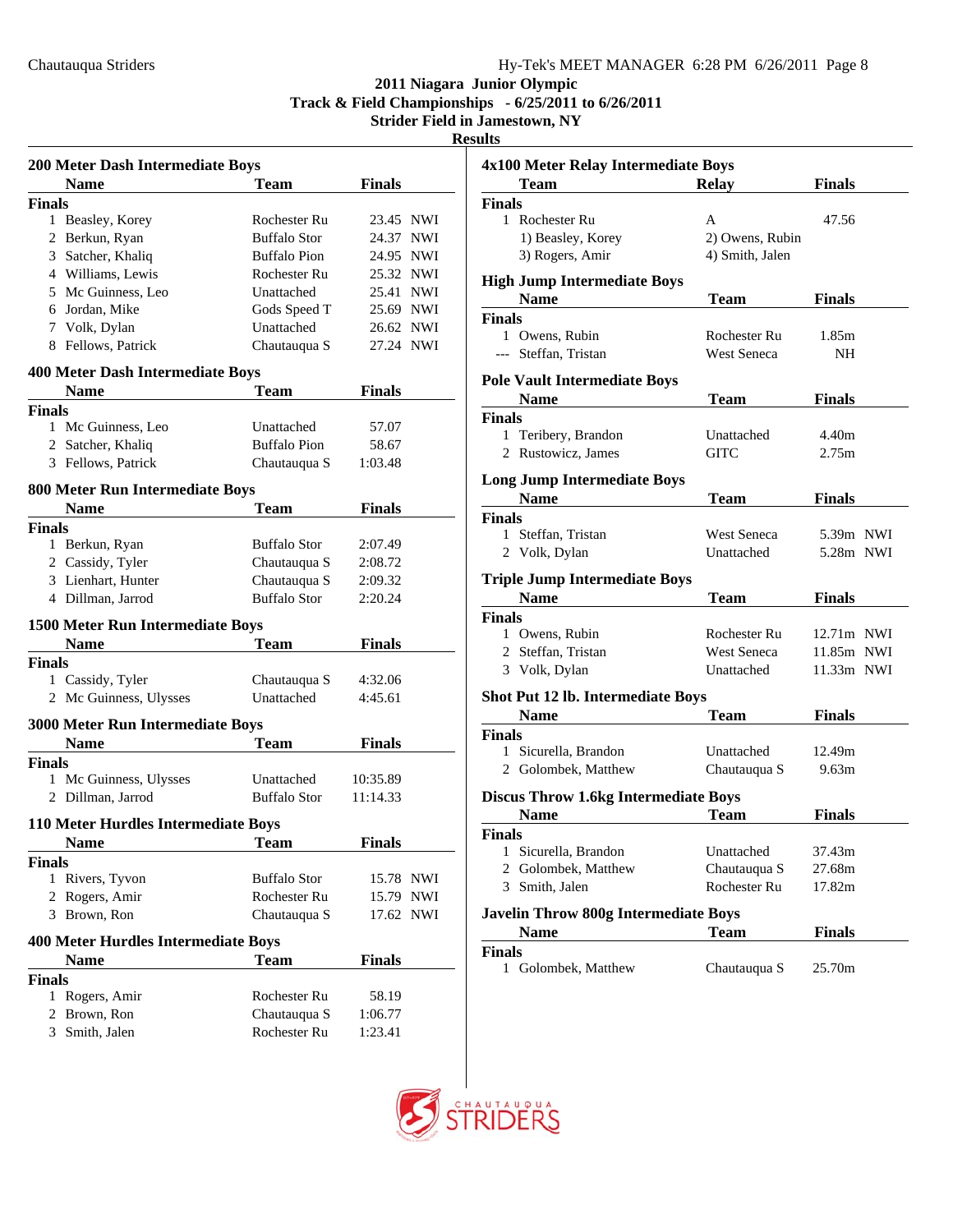**Track & Field Championships - 6/25/2011 to 6/26/2011**

| - |
|---|
|   |

|                | 100 Meter Dash Young Men    |                     |                     |
|----------------|-----------------------------|---------------------|---------------------|
|                | <b>Name</b>                 | <b>Team</b>         | <b>Finals</b>       |
| <b>Finals</b>  |                             |                     |                     |
|                | 1 Smith, Brian              | Rochester Ru        | 10.81 NWI           |
|                | 2 Gordon, Wayne             | <b>Buffalo Stor</b> | 10.86 NWI           |
|                | 3 Nowak, Dave               | Unattached          | 11.46 NWI           |
|                | 4 Gibson, Devin             | <b>Buffalo Stor</b> | 11.48 NWI           |
|                | 5 Martin, JaMasze           | <b>Buffalo Stor</b> | 11.85 NWI           |
|                | 200 Meter Dash Young Men    |                     |                     |
|                | <b>Name</b>                 | Team                | <b>Finals</b>       |
| <b>Finals</b>  | 1 Smith, Brian              | Rochester Ru        | 21.85 NWI           |
|                | 2 Gibson, Devin             | <b>Buffalo Stor</b> | 23.49 NWI           |
|                | 3 Schwartz, Anthony         |                     | 24.02 NWI           |
|                |                             | Chautauqua S        |                     |
|                | 400 Meter Dash Young Men    |                     |                     |
|                | <b>Name</b>                 | <b>Team</b>         | <b>Finals</b>       |
| <b>Finals</b>  |                             |                     |                     |
| $\mathbf{1}$   | Scheving, Tyler             | Unattached          | 50.74               |
|                | 2 Cooper, Dashaun           | Rochester Ru        | 52.02               |
|                | 3 Morse, David              | Unattached          | 53.00               |
|                | 4 Schwartz, Anthony         | Chautauqua S        | 53.68               |
|                | 5 Jakubowski, Axl           | <b>Buffalo Stor</b> | 55.67               |
|                | 6 Alexander, Nicholas       | Chautauqua S        | 58.64               |
|                | 800 Meter Run Young Men     |                     |                     |
|                | <b>Name</b>                 | <b>Team</b>         | <b>Finals</b>       |
| <b>Finals</b>  |                             |                     |                     |
|                | 1 Scheving, Tyler           | Unattached          | 2:02.51             |
|                | 2 Gaeta, Dylan              | Unattached          | 2:05.21             |
|                | 3 Cathcart, Gerald          | <b>Buffalo Stor</b> | 2:09.03             |
|                | 4 Turner, Sean              | Unattached          | 2:09.90             |
|                | 5 Jakubowski, Axl           | <b>Buffalo Stor</b> | 2:11.00             |
|                | 1500 Meter Run Young Men    |                     |                     |
|                | <b>Name</b>                 | Team                | <b>Finals</b>       |
| Finals         |                             |                     |                     |
|                | 1 Cathcart, Gerald          | <b>Buffalo Stor</b> | 4:33.72             |
|                | 110 Meter Hurdles Young Men |                     |                     |
|                | <b>Name</b>                 | Team                | <b>Finals</b>       |
| <b>Finals</b>  |                             |                     |                     |
|                | 1 Dechow, Dane              | Chautauqua S        | 15.84 NWI           |
| $\overline{2}$ | Meyer, Patrick              | Rochester Ru        | 16.13<br><b>NWI</b> |
| 3              | Williams, Sachar            | Rochester Ru        | 16.52<br><b>NWI</b> |
| 4              | Howard, Craig               | Chautauqua S        | NWI<br>16.63        |
| 5              | Cassidy, Dylan              | Chautauqua S        | 17.39 NWI           |
| 6              | Alexander, Nicholas         | Chautauqua S        | 20.28<br><b>NWI</b> |
| 7              | Nagle, Travis               | Chautauqua S        | NWI<br>20.59        |

|               | <b>400 Meter Hurdles Young Men</b>           |                                      |                          |  |
|---------------|----------------------------------------------|--------------------------------------|--------------------------|--|
|               | <b>Name</b>                                  | Team                                 | Finals                   |  |
| <b>Finals</b> |                                              |                                      |                          |  |
| 1             | Bennett, Taylor                              | Unattached                           | 56.83                    |  |
|               | 2 Williams, Sachar                           | Rochester Ru                         | 58.03                    |  |
|               | 3 Cassidy, Dylan                             | Chautauqua S                         | 58.31                    |  |
|               | 4 Walker, Nigel                              | Rochester Ru                         | 1:06.21                  |  |
|               |                                              |                                      |                          |  |
|               | 4x100 Meter Relay Young Men                  |                                      |                          |  |
|               | Team                                         | <b>Relay</b>                         | Finals                   |  |
| <b>Finals</b> | 1 Rochester Ru                               | A                                    |                          |  |
|               |                                              |                                      | 44.71                    |  |
|               | 1) Cooper, Dashaun                           | 2) El-Amin, Ismail                   |                          |  |
|               | 3) Meyer, Patrick<br>2 Buffalo Storm Tc-0204 | 4) Smith, Brian<br>A                 | 45.48                    |  |
|               |                                              |                                      |                          |  |
|               | 1) Jones, Byron<br>3) Gordon, Wayne          | 2) Gibson, Devin<br>4) Pilot, Carlos |                          |  |
|               |                                              |                                      |                          |  |
|               | <b>High Jump Young Men</b>                   |                                      |                          |  |
|               | <b>Name</b>                                  | Team                                 | Finals                   |  |
| <b>Finals</b> |                                              |                                      |                          |  |
|               | 1 Joyce, Brandon                             | Unattached                           | 1.83m                    |  |
|               | 2 Meyer, Patrick                             | Rochester Ru                         | 1.78m                    |  |
|               | 2 Pilot, Carlos                              | <b>Buffalo Stor</b>                  | 1.78m                    |  |
|               | 4 Alexander, Nicholas                        | Chautauqua S                         | 1.68m                    |  |
|               | <b>Pole Vault Young Men</b>                  |                                      |                          |  |
|               | <b>Name</b>                                  | Team                                 | <b>Finals</b>            |  |
| <b>Finals</b> |                                              |                                      |                          |  |
| 1             | Howard, Craig                                | Chautauqua S                         | 4.40m                    |  |
|               | 2 Nagle, Travis                              | Chautauqua S                         | 3.95m                    |  |
|               | --- Evans, Richie                            | <b>Buffalo Stor</b>                  | NH                       |  |
|               | --- Tomala, Ryan                             | <b>Buffalo Stor</b>                  | NH                       |  |
|               |                                              |                                      |                          |  |
|               | <b>Long Jump Young Men</b>                   |                                      |                          |  |
|               | <b>Name</b>                                  | <b>Team</b>                          | <b>Finals</b>            |  |
| <b>Finals</b> |                                              |                                      |                          |  |
|               |                                              |                                      |                          |  |
|               | 1 Cox, Cory                                  | Rochester Ru                         | $6.67m$ NWI              |  |
|               | 2 Nowak, Dave                                | Unattached                           | $6.14m$ NWI              |  |
|               | 3 Pilot, Carlos                              | <b>Buffalo Stor</b>                  | $6.06m$ NWI              |  |
|               |                                              | <b>Buffalo Stor</b>                  | 5.95m NWI                |  |
| 5.            | 4 Jones, Byron<br>Martin, JaMasze            | <b>Buffalo Stor</b>                  | 4.94m NWI                |  |
|               |                                              |                                      |                          |  |
|               | <b>Triple Jump Young Men</b>                 |                                      |                          |  |
|               | <b>Name</b>                                  | <b>Team</b>                          | <b>Finals</b>            |  |
| <b>Finals</b> |                                              |                                      |                          |  |
|               | 1 Cox, Cory                                  | Rochester Ru                         | 13.76m NWI               |  |
| 2             | Joyce, Brandon                               | Unattached                           | 13.66m NWI               |  |
|               | 3 Meyer, Patrick                             | Rochester Ru                         | 12.85m NWI               |  |
|               | 4 Pilot, Carlos                              | <b>Buffalo Stor</b>                  | 12.29m NWI               |  |
|               | 5 Walker, Nigel<br>6 Dechow, Dane            | Rochester Ru<br>Chautauqua S         | 12.22m NWI<br>11.57m NWI |  |